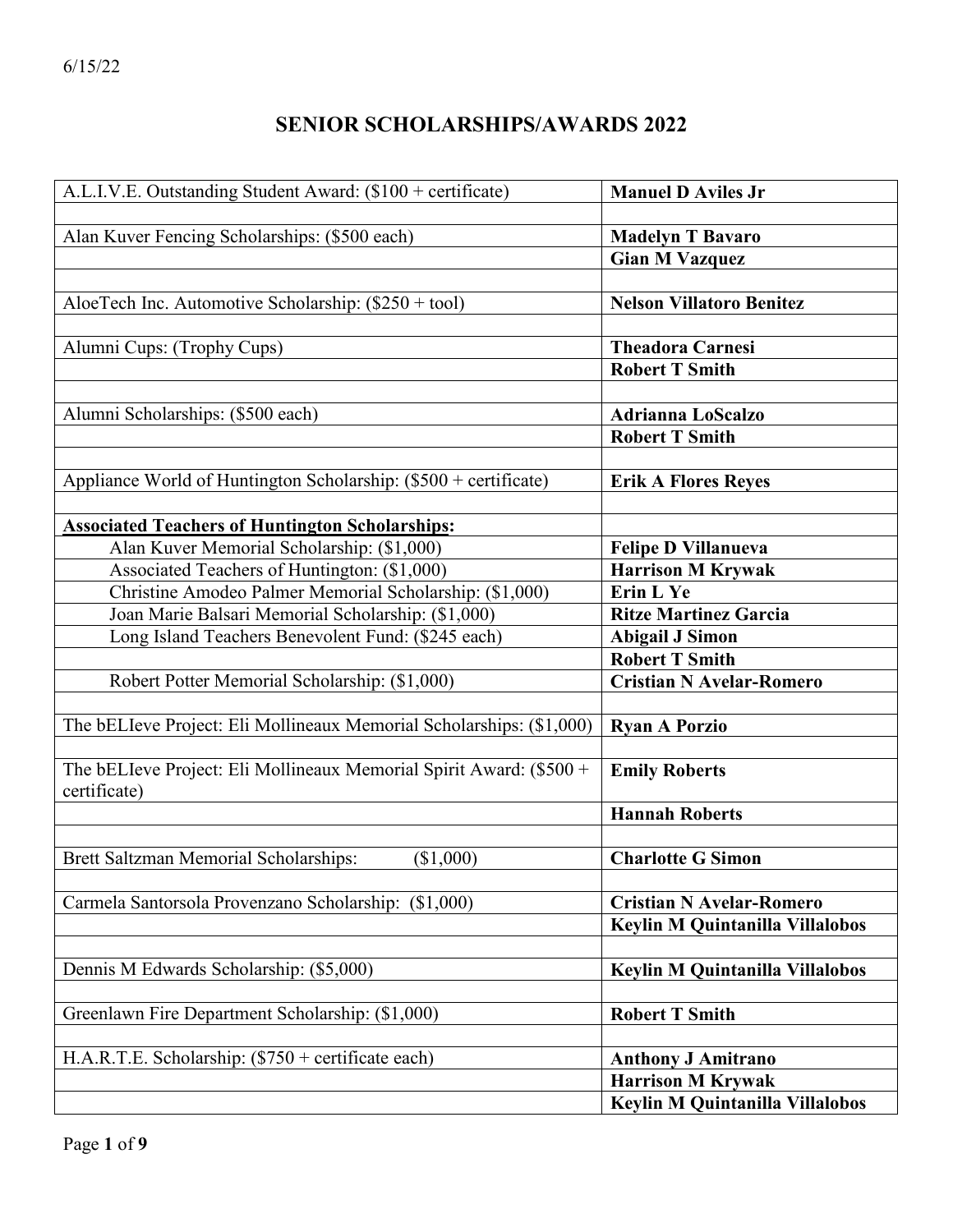| <b>Huntington Fire Department:</b>                                                 |                                     |
|------------------------------------------------------------------------------------|-------------------------------------|
| Bill Harris Sr. Award for Baseball: (\$500)                                        | <b>Dylan Schnitzer</b>              |
| Ex-Chief Edwards McGaul Award for Business: (\$500)                                | <b>Caitlin E Murtagh</b>            |
| Ex-Chief Frank Carino Award for Athletics: (\$500)                                 | <b>Analisse T Batista</b>           |
| Ex-Chief Jimmy Martin Sr. Award for Football: (\$500)                              | <b>Jahiem J Hawkins</b>             |
| Fire Fighter Frank Ambrosio Sr. Award for Humanities (\$500)                       | <b>Erin L Ye</b>                    |
| Honorary Chief Robert Henneborn Award for Citizenship: (\$500)                     | <b>Theadora Carnesi</b>             |
| Honorary Chief Ray Mazoyer Award for Economics: (\$500)                            | <b>Caelan J Clayton</b>             |
| Howard Munson Scholarship: (\$5,000)                                               | <b>Michael Mesen</b>                |
|                                                                                    |                                     |
|                                                                                    |                                     |
|                                                                                    |                                     |
| Huntington Foundation for Excellence in Education (HFEE)<br>Scholarship: (\$2,500) | <b>Nicholas A Smalling</b>          |
| Huntington High School Class of 1971-50th Reunion Scholarship:<br>(\$1,000)        | <b>Cristian N Avelar-Romero</b>     |
| (\$1,000)                                                                          | <b>Harrison M Krywak</b>            |
| (\$1,000)                                                                          | <b>Ryan A Porzio</b>                |
| $(\$750)$                                                                          | <b>Cassidy P. Casabona</b>          |
| $(\$750)$                                                                          | <b>Jazlyn T Chapas Oliva</b>        |
| $(\$500)$                                                                          | <b>Skyler N James</b>               |
| $(\$500)$                                                                          | <b>Jonatan A Moreno Moreira</b>     |
| $(\$500)$                                                                          | <b>Felipe D Villanueva</b>          |
|                                                                                    |                                     |
| Huntington Lions Club Scholarship: (\$5000)                                        | <b>Cristian N Avelar-Romero</b>     |
|                                                                                    |                                     |
| J. M. West Vocational/STEM Scholarship: (\$1,000 each)                             | <b>Alexandra M Kustera</b>          |
|                                                                                    | <b>Theologos (Teddy) N Tiliakos</b> |
|                                                                                    |                                     |
| John Bosco Memorial Scholarship: (\$500)                                           | <b>Emily Plachta</b>                |
|                                                                                    |                                     |
| Joseph A. Manaker Memorial Award: (\$1,600)                                        | <b>Caitlin E Murtagh</b>            |
|                                                                                    |                                     |
| Joseph Toles Foundation Scholarship: (\$500)                                       | <b>Sofia Lopez</b>                  |
|                                                                                    |                                     |
| Josten's Leadership Scholarship: (\$200)                                           | <b>Madelyn T Bavaro</b>             |
|                                                                                    |                                     |
| Justin Louis Giani Scholarship: (\$1,000/year for 4 years)                         | <b>Theadora Carnesi</b>             |
|                                                                                    |                                     |
| Kate Bender Memorial Scholarship: (\$2,000)                                        | <b>Erik A Flores Reyes</b>          |
|                                                                                    |                                     |
| Kiwanis Club of Huntington- Quentin Sammis Memorial Award:<br>(\$1,000)            | <b>Charlotte A. Cheshire</b>        |
|                                                                                    |                                     |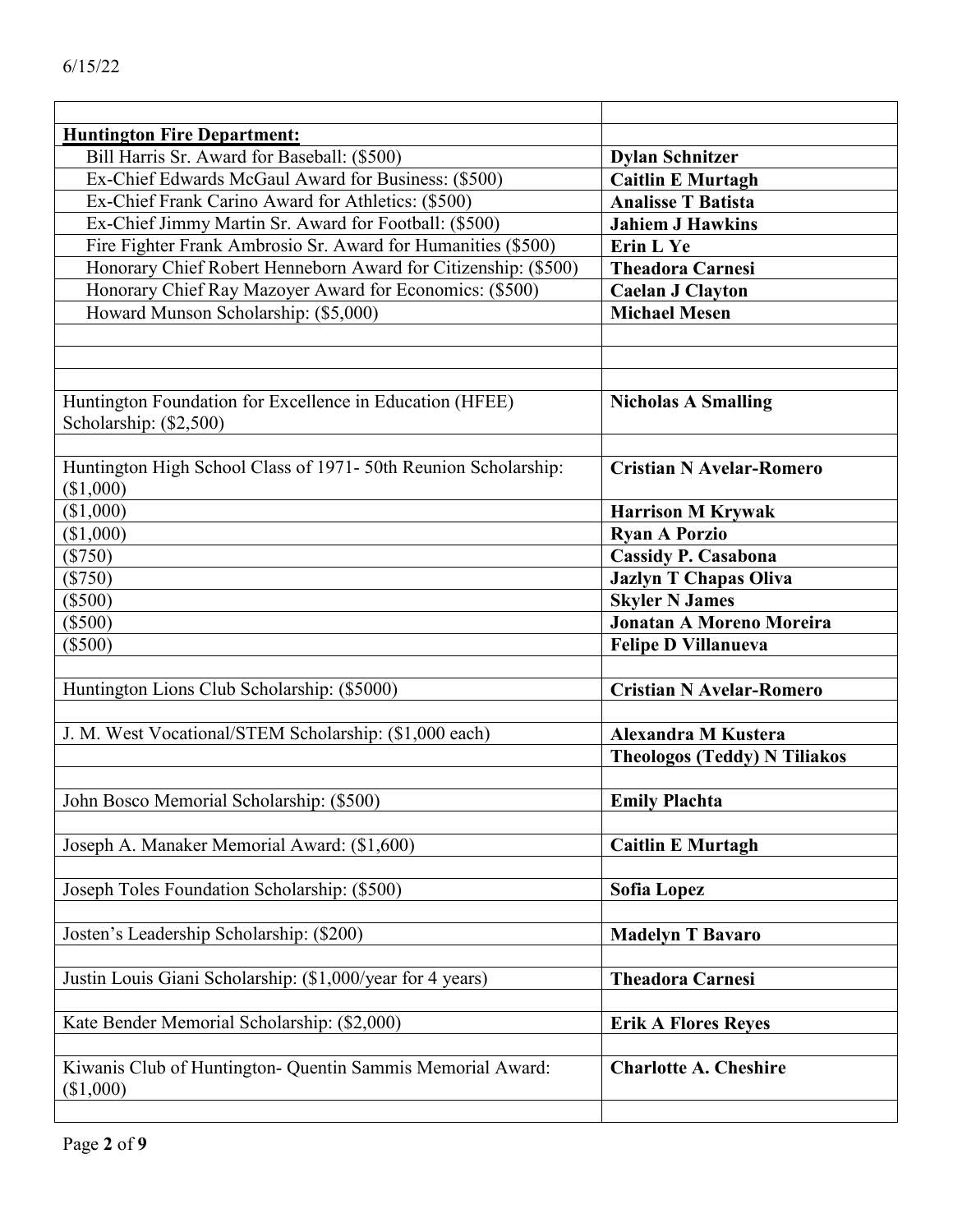| Kurt Schaeffer Memorial Scholarship: (\$1,200)                     | <b>Quincy Chery</b>                    |
|--------------------------------------------------------------------|----------------------------------------|
|                                                                    |                                        |
| "Lead your Legacy Scholarship" presented by the Leaders of the New | <b>Analisse T Batista</b>              |
| School 501(C)(3) and Good Eats Grill: (\$500 each)                 |                                        |
|                                                                    | Kaleef M Riley Jr.                     |
|                                                                    |                                        |
| Michael Samuel Gilmor Memorial Scholarship: (\$700)                | Kianna J Criscuola                     |
| $(\$700)$                                                          | <b>Robert T Smith</b>                  |
| $(\$200)$                                                          | <b>Erin L Ye</b>                       |
|                                                                    |                                        |
| National Honor Society Scholarship: (\$500)                        | Yanira E Rivera Ronquillo              |
|                                                                    |                                        |
| National School Development Council Awards: (certificate + gift    | <b>Leonid R Martinez Soto</b>          |
| card)                                                              | <b>Nina Varvatsas</b>                  |
|                                                                    |                                        |
| Navy Reserve Officer Training Scholarship: (\$180,000)             | <b>Caelan J Clayton</b>                |
|                                                                    |                                        |
| $(\$100)$<br>New World Mentee Scholarship:                         | <b>Cindy Y Villatoro Benitez</b>       |
|                                                                    |                                        |
| New World Mentoring Scholarships:<br>(\$150)                       | <b>Keylin M Quintanilla Villalobos</b> |
| (\$100)                                                            | <b>Erik A Flores Reyes</b>             |
| $(\$100)$                                                          | <b>Michelle Lopez</b>                  |
| $(\$100)$                                                          | <b>Yanira E Rivera Ronquillo</b>       |
|                                                                    |                                        |
| NYS Association of School Business Officials (ASBO) Scholarship:   | <b>Cassidy P. Casabona</b>             |
| $(\$500)$                                                          |                                        |
|                                                                    |                                        |
| October Dawn Scholarships in memory of Kathryn DeGelleke:          | <b>Harrison M Krywak</b>               |
| $(\$2,000)$                                                        |                                        |
|                                                                    |                                        |
| Patrick Thomas McCourt Memorial Scholarship in Association with    | <b>Anthony J Amitrano</b>              |
| Rotary Club of Huntington: (\$1,000)                               |                                        |
|                                                                    |                                        |
| Peter Steen Memorial Prize: (\$1,000)                              | <b>Keylin M Quintanilla Villalobos</b> |
|                                                                    |                                        |
| P.O. Luis Palermo Memorial Scholarship presented by Nassau Police  | <b>Julio Martinez</b>                  |
| Running Club: (\$500)                                              |                                        |
|                                                                    |                                        |
| Principal's Award: (plaque $+ $1,000$ )                            | <b>Brendan N Rubery</b>                |
|                                                                    |                                        |
| P.T.S.A. Scholarships: (\$500 each)                                | <b>Cristian N Avelar-Romero</b>        |
|                                                                    | <b>Yanira E Rivera Ronquillo</b>       |
|                                                                    | <b>Felipe D Villanueva</b>             |
|                                                                    |                                        |
| Robert Buchanan Award: (\$100)                                     | <b>Luke N Rinaldi</b>                  |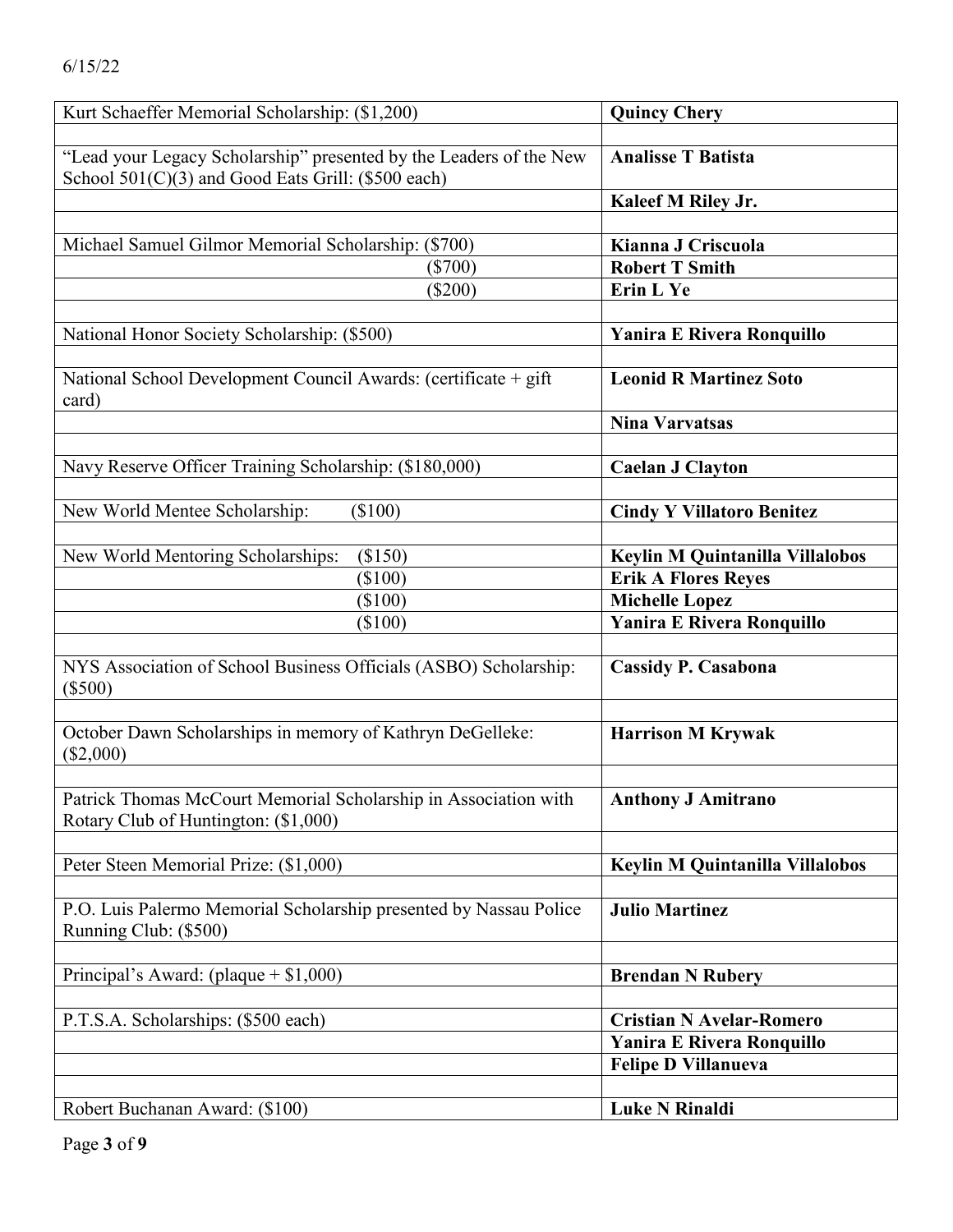| 6/15/22                                           |             |
|---------------------------------------------------|-------------|
|                                                   |             |
| Robert K. Toaz Memorial Prize: (\$100)            |             |
|                                                   |             |
| Rotary Club of Huntington Scholarships: (\$5,000) |             |
|                                                   | $(\$3,000)$ |
|                                                   | $(\$3,000)$ |

| Rotary Club of Huntington Scholarships:<br>(\$5,000)                              | <b>Emily L Plachta</b>             |
|-----------------------------------------------------------------------------------|------------------------------------|
| $(\$3,000)$                                                                       | <b>Cristian N Avelar-Romero</b>    |
| $(\$3,000)$                                                                       | <b>Tallulah J Pitti</b>            |
| $(\$3,000)$                                                                       | <b>Robert T Smith</b>              |
| (\$2,000)                                                                         | <b>Charlotte A. Cheshire</b>       |
|                                                                                   |                                    |
| Saginaw Family Scholarship given by Huntington Robotics Inc.<br>(\$1,000)         | <b>Anthony J Amitrano</b>          |
|                                                                                   |                                    |
| S.E.P.T.A. Continuing Education Awards: (\$500 each)                              | <b>Zoe Dumas</b>                   |
|                                                                                   | <b>James Felicetta</b>             |
|                                                                                   | <b>Kevin Granados-Lopez</b>        |
|                                                                                   | <b>Abigail Lewis</b>               |
|                                                                                   | <b>Brendan Rubery</b>              |
|                                                                                   | <b>Nicholas Smalling</b>           |
|                                                                                   | Giselle Velasquez-Tejada           |
|                                                                                   |                                    |
| S.E.P.T.A. Scholarship on behalf of The Ancient Order of Hibernians:<br>$(\$500)$ | <b>Caitlin E Murtagh</b>           |
|                                                                                   |                                    |
| SCOPE Educational Services Superintendent's Scholarship: (\$500)                  | <b>Cianna L Batts</b>              |
|                                                                                   |                                    |
| Straub Family Trust Vocational Scholarships: (\$1,000 each)                       | <b>Manuel Aviles Jr</b>            |
|                                                                                   | <b>Ritze Martinez Garcia</b>       |
|                                                                                   |                                    |
| T. Christopher Pettit Memorial Scholarships:(\$10,000:\$2,500/year)               | <b>Robert T Smith</b>              |
| (One-time \$4,000 grant)                                                          | <b>Regan P Sansiviero</b>          |
| (One-time \$2,000 grant)                                                          | Kianna J Criscuola                 |
| (One-time \$2,000 grant)                                                          | <b>Christopher R. Maichin</b>      |
| (One-time \$2,000 grant)                                                          | <b>Jack F O'Brien</b>              |
|                                                                                   |                                    |
| Tri Community and Youth Agency Joseph Martone Scholarship<br>$(\$500)$            | <b>Cianna L Batts</b>              |
|                                                                                   |                                    |
| United Amigos Senior Scholarships: (\$100)                                        | <b>Joselin D Benitez-Villatoro</b> |
| $(\$350)$                                                                         | <b>Erik A Flores Reyes</b>         |
| (\$100)                                                                           | <b>Jonatan A Moreno Moreira</b>    |
| $(\$200)$                                                                         | Keylin M Quintanilla Villalobos    |
| (\$150)                                                                           | <b>Yanira E Rivera Ronquillo</b>   |
|                                                                                   |                                    |
| United Amigos Senior/Soccer Scholarships: (\$50 each)                             | <b>Daniel Alzate</b>               |
|                                                                                   | <b>Cristian N Avelar-Romero</b>    |
|                                                                                   | <b>Jeison E Blanco Portillo</b>    |

**Erin L Ye**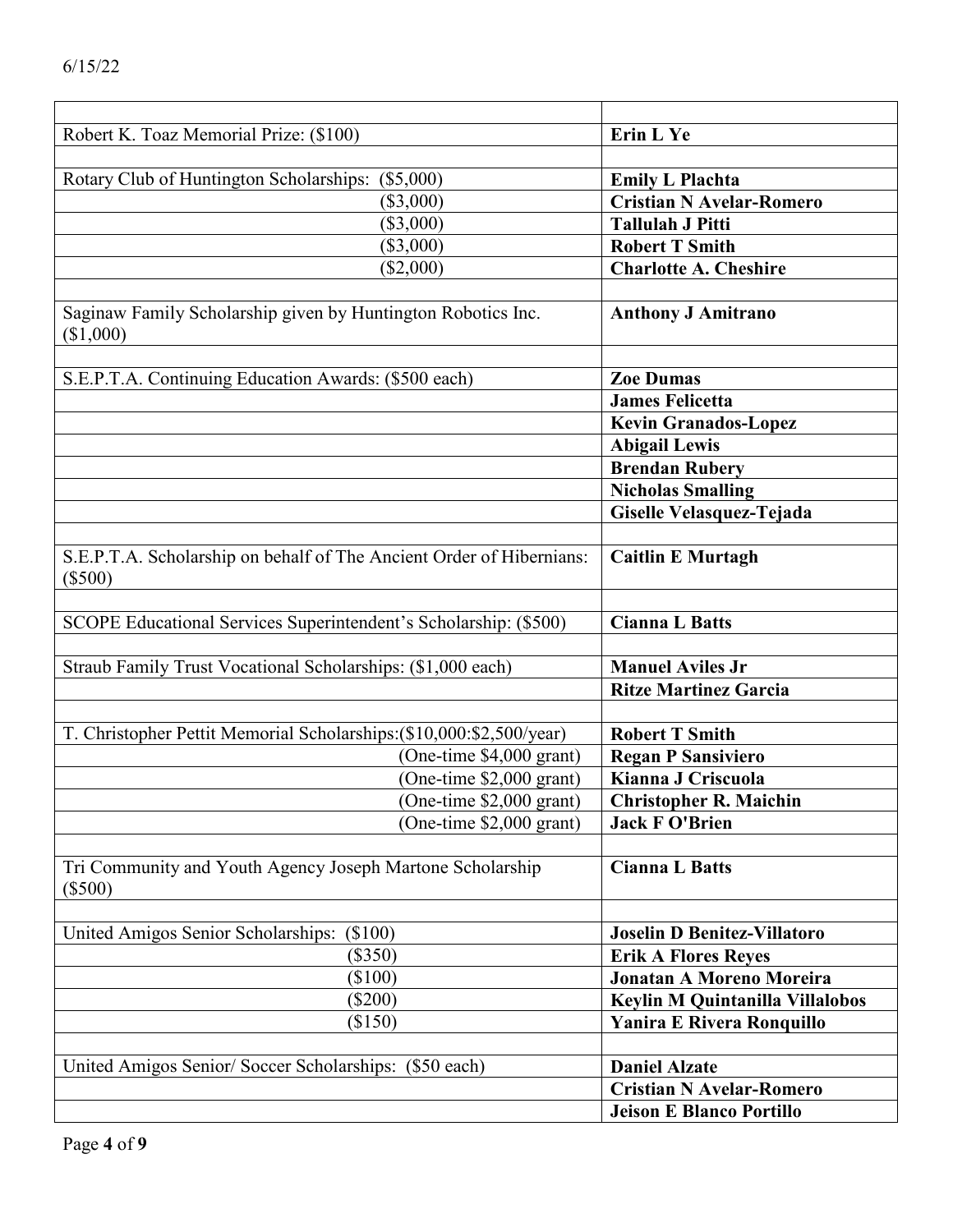|                                                                    | <b>Roberto C Contreras</b>       |
|--------------------------------------------------------------------|----------------------------------|
|                                                                    | <b>Jose E Flores</b>             |
|                                                                    | <b>Enrrique Garcia</b>           |
|                                                                    | <b>Matthew C Lange</b>           |
|                                                                    | <b>Liam J Lennon</b>             |
|                                                                    | <b>Julio C. Martinez</b>         |
|                                                                    | <b>Maximilian E Rentsch</b>      |
|                                                                    |                                  |
| Victoria Skye Gaines Memorial Scholarship: (\$4,000: \$1,000/year) | <b>Grace Colavecchio</b>         |
|                                                                    |                                  |
| Western Suffolk Counselor' Association Scholarship: (\$1,000)      | <b>Yanira E Rivera Ronquillo</b> |

# **DEPARTMENT AWARDS:**

## **ART:**

| Art Honor Society Award: (\$100)                           |                | <b>Grace C Colavecchio</b>           |
|------------------------------------------------------------|----------------|--------------------------------------|
|                                                            |                |                                      |
| Art Supplies Scholarship in honor of Judy Menacho: (\$150) |                | <b>Jacqueline T Gonzalez-Alvarez</b> |
|                                                            |                |                                      |
| Outstanding Achievement in Visual Arts:                    |                |                                      |
|                                                            |                |                                      |
| Ceramics and Sculpture:                                    | $(\$100$ each) | <b>Eudy Furcal Rodriguez</b>         |
|                                                            |                | <b>Adrianna L LoScalzo</b>           |
|                                                            |                |                                      |
| Drawing and Painting:                                      | $(\$100)$      | <b>Erik A Flores Reyes</b>           |
|                                                            |                |                                      |
| Fashion Design:                                            | \$100)         | <b>Jacqueline T Gonzalez-Alvarez</b> |
|                                                            |                |                                      |
| Photography:                                               | $(\$100)$      | <b>Finley L Dunn</b>                 |
|                                                            |                |                                      |
| Video:                                                     | $(\$100)$      | Alexandra M Kustera                  |
|                                                            |                |                                      |
| SCALA Senior Scholarship: (\$100)                          |                | <b>Erik A Flores Reyes</b>           |

#### **ENGLISH:**

| English Honor Society Award: (\$50)            | <b>Alexandra M Kustera</b> |
|------------------------------------------------|----------------------------|
|                                                |                            |
| John F. Kellog Theatre Awards: (\$50 each)     | <b>Lauren M Holly</b>      |
|                                                | <b>Alexis E Kaloudis</b>   |
|                                                | <b>Hannah G Roberts</b>    |
|                                                |                            |
| Joseph Samodi Theatre Arts Awards: (\$50 each) | <b>Shannon Milner</b>      |
|                                                | <b>Charlotte G Simon</b>   |
|                                                |                            |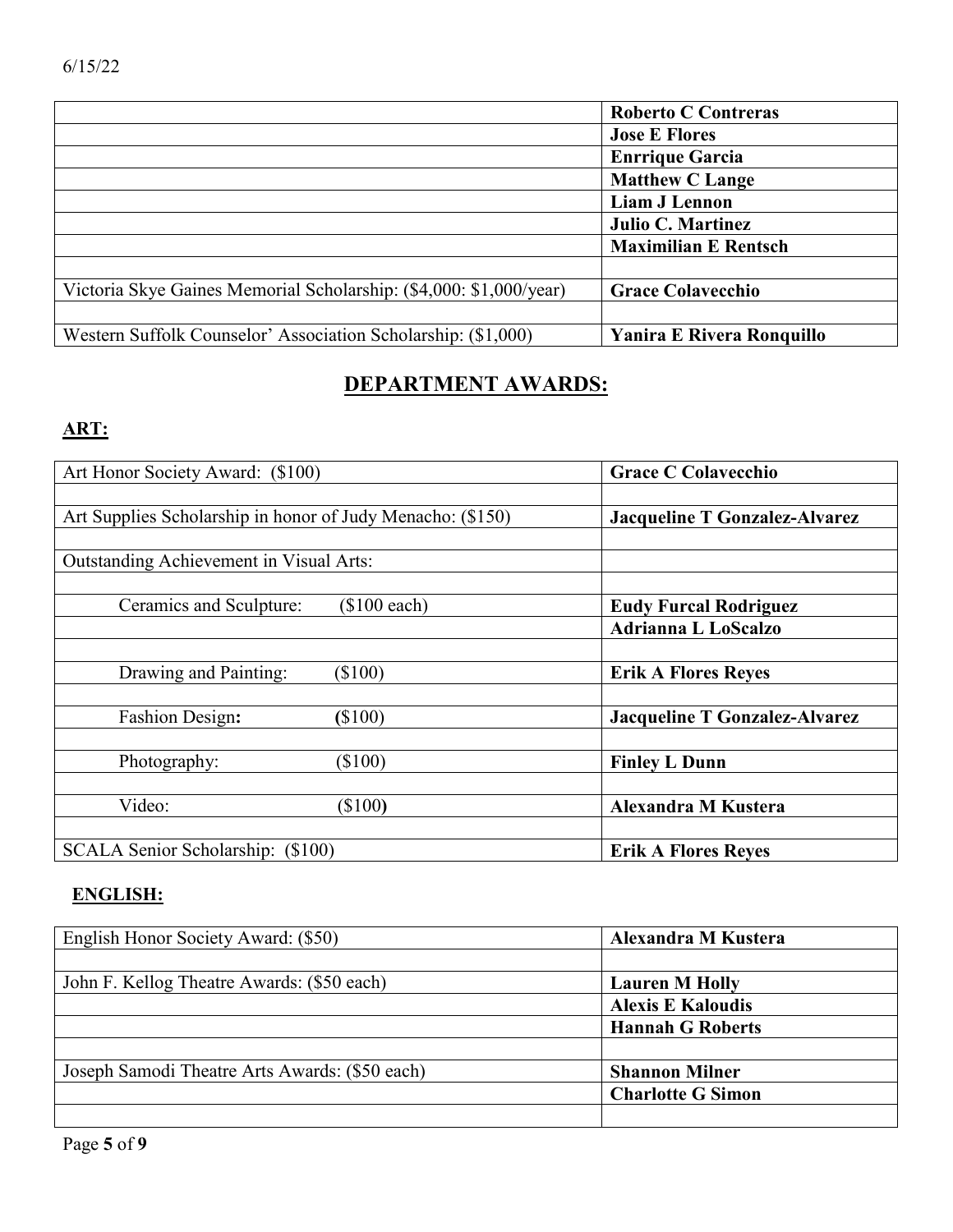#### 6/15/22

| Promising Young Writer: (certificate)           | <b>Xiara Suarez</b>   |
|-------------------------------------------------|-----------------------|
|                                                 |                       |
| Steve Tribus Memorial Scholarship: (\$500 each) | <b>Cianna L Batts</b> |
|                                                 | Grace C Colavecchio   |

#### **MATH:**

| Edna Van Wart Mathematics Award: (\$500)                    | Erin L Ye                  |
|-------------------------------------------------------------|----------------------------|
|                                                             |                            |
| Judith Gleicher Mathematics Achievement Award: (\$300 each) | Ronaldo L Arias-Alfaro     |
|                                                             | <b>Matthew J Minicozzi</b> |

#### **MERIT AWARDS:**

| NYS Attorney General Triple C Awards: (certificate each)     | Kianna J Criscuola         |
|--------------------------------------------------------------|----------------------------|
|                                                              | <b>Ryan A Porzio</b>       |
|                                                              |                            |
| Office of the State Comptroller Award: (certificate)         | <b>Erik A Flores Reyes</b> |
|                                                              | <b>Ainsley Proctor</b>     |
|                                                              |                            |
| Suffolk County Executive Public Service Award: (certificate) | Cassidy P. Casabona        |
|                                                              |                            |
| West Point Appointment:                                      | <b>Theadora Carnesi</b>    |

### **MUSIC:**

| American Legion Music Awards: (\$50/Medal/certificate)             | <b>Jasjeet Kaur</b>        |
|--------------------------------------------------------------------|----------------------------|
|                                                                    | <b>Caitlin E Murtagh</b>   |
|                                                                    |                            |
| Director's Award for Chorus: (Plaque)                              | <b>Cianna L Batts</b>      |
|                                                                    |                            |
| Evelyn Daniels Memorial Scholarship: (\$100)                       | <b>Alexis E Kaloudis</b>   |
|                                                                    |                            |
| HHS Award for Overall Contribution in Music: (\$300 & Music        | <b>Sarah E Berry</b>       |
| Dictionary)                                                        |                            |
|                                                                    | <b>Matthew J. Levinson</b> |
|                                                                    |                            |
| Huntington High School Blue Devil Band Service Award:              | <b>Madelyn T Bavaro</b>    |
| $($100/c$ ertificate)                                              |                            |
|                                                                    |                            |
| Huntington High School Blue Devil Orchestra Service Award: (\$100) | <b>Allison R Quinn</b>     |
|                                                                    |                            |
| Jean Vandersall Scholarship: (\$500)                               | <b>Sarah E Berry</b>       |
|                                                                    |                            |
| John Philip Sousa Band Award: (trophy/plaque/\$300)                | <b>Matthew J. Levinson</b> |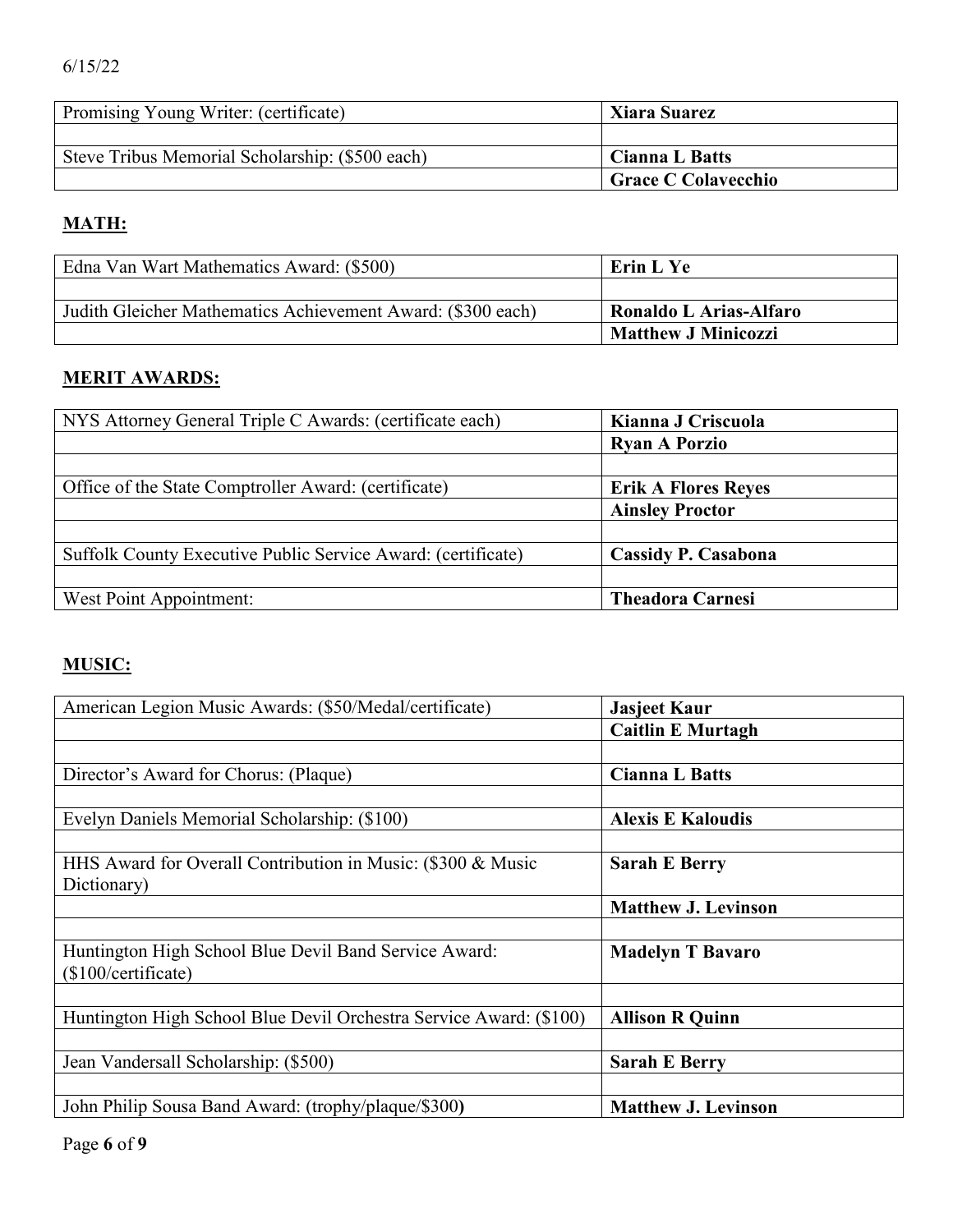| Linda Shoemaker Blue Devil Band Scholarship: (\$1,000)      | <b>Jasjeet Kaur</b>        |
|-------------------------------------------------------------|----------------------------|
|                                                             |                            |
| Louis Armstrong Jazz Award: (Trophy/Plaque)                 | <b>Matthew J. Levinson</b> |
|                                                             |                            |
| National School Choral Award (Pin/Trophy/Certificate/\$300) | <b>Ashley J Genao</b>      |
|                                                             |                            |
| National School Marching Band Award: (plaque)               | <b>Jasjeet Kaur</b>        |
|                                                             |                            |
| National School Orchestra Award: (plaque/trophy/\$300)      | <b>Sarah E Berry</b>       |
|                                                             |                            |
| New York State Field Band Conference Awards: (\$200 each)   | <b>Olivia B Conte</b>      |
|                                                             | Nathali G Ulloa            |
|                                                             |                            |
| NYSCAME Suffolk Chapter Music Scholarship: (\$100)          | <b>Mary Grace E Rorke</b>  |
|                                                             |                            |
| Patrick Gilmore Band Award: (plaque)                        | <b>Lauren M Landolfi</b>   |
|                                                             |                            |
| SCMEA Music Scholarship: (\$200)                            | <b>Allison R Quinn</b>     |
|                                                             |                            |
| Semper Fidelis Award for Musical Excellence: (certificate)  | <b>Caelan J Clayton</b>    |
|                                                             |                            |
| Tom Karolyi Memorial Scholarship: (\$1,000)                 | <b>Cassidy P. Casabona</b> |
|                                                             |                            |
| Tri-M Music Leadership Award: (\$200 + certificate)         | <b>Matthew J. Levinson</b> |
|                                                             |                            |
| Woody Herman Jazz Award: (plaque)                           | <b>Lauren M Landolfi</b>   |

## **SCIENCE:**

| Environmental Club Scholarships: (\$500 each)                 | Kianna Criscuola                    |
|---------------------------------------------------------------|-------------------------------------|
|                                                               | <b>Jasjeet Kaur</b>                 |
|                                                               | <b>Nicolas DiPietro</b>             |
|                                                               |                                     |
| The New York American Chemical Society Long Island Subsection | <b>Jake S Burton</b>                |
| Award:                                                        |                                     |
|                                                               |                                     |
| Rensselaer Science Medal: (certificate)                       | <b>Theologos (Teddy) N Tiliakos</b> |
|                                                               |                                     |
| Science National Honor Society Awards: (\$1,000 each)         | <b>Caelan J Clayton</b>             |
|                                                               | Kianna J Criscuola                  |
|                                                               | <b>Erik A Flores Reyes</b>          |
|                                                               | <b>Jasjeet Kaur</b>                 |
|                                                               | <b>Emily L Plachta</b>              |
|                                                               | <b>Yanira E Rivera Ronquillo</b>    |
|                                                               |                                     |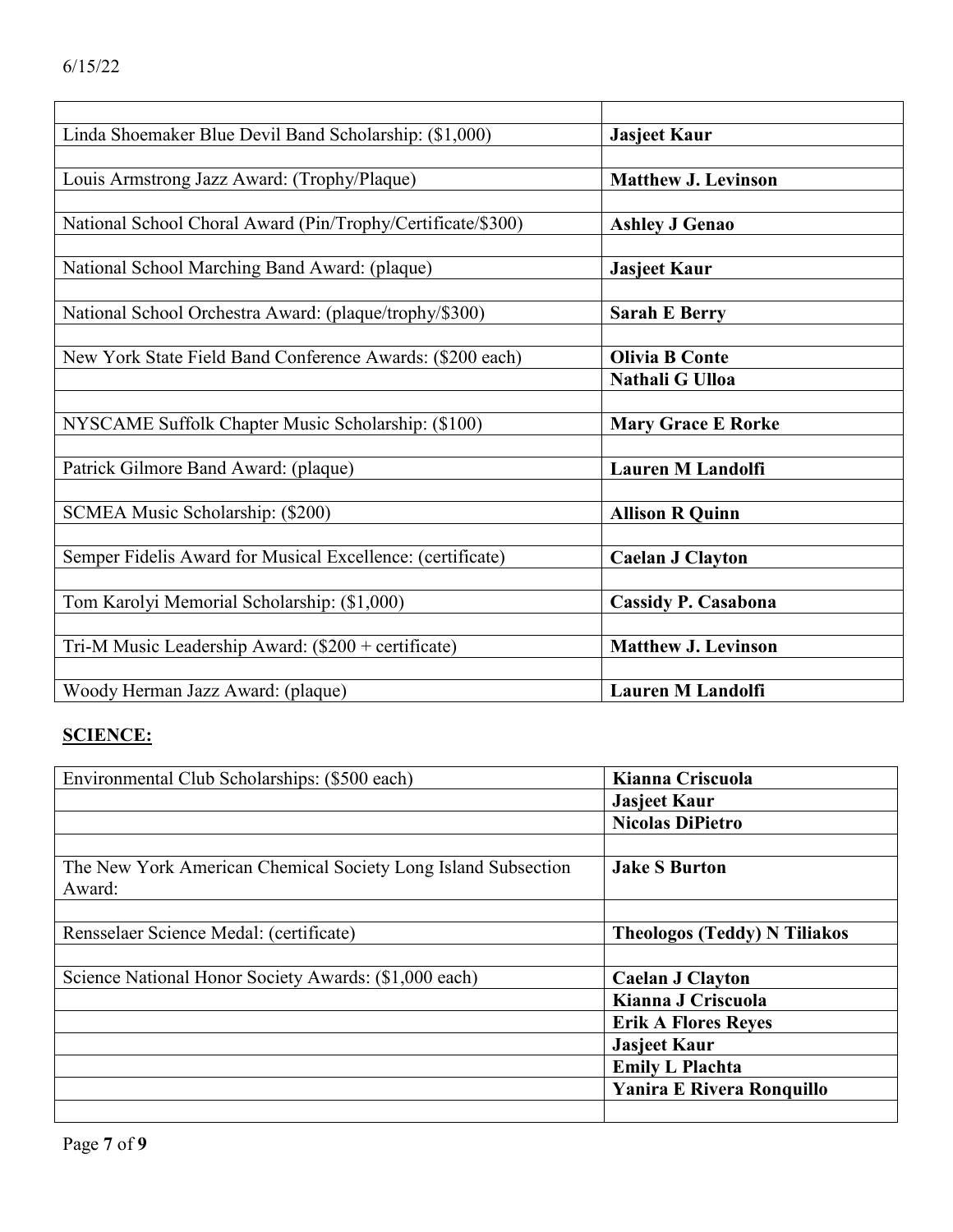| St. John's University Women in Science Society Awards: (certificates) | <b>Alyson P Baker</b>        |
|-----------------------------------------------------------------------|------------------------------|
|                                                                       | <b>Cianna L Batts</b>        |
|                                                                       | <b>Madelyn T Bavaro</b>      |
|                                                                       | <b>Katie P Browne</b>        |
|                                                                       | <b>Jazlyn T Chapas-Oliva</b> |
|                                                                       | <b>Sydney E. Cordeiro</b>    |
|                                                                       | <b>Christina L Drummings</b> |
|                                                                       | <b>Finley L Dunn</b>         |
|                                                                       | <b>Alexis E Kaloudis</b>     |
|                                                                       | <b>Jasjeet Kaur</b>          |
|                                                                       | <b>Grace D McCallion</b>     |
|                                                                       | <b>Margo B Nitekman</b>      |
|                                                                       | <b>Caroline E O'Rourke</b>   |
|                                                                       | <b>Tallulah J Pitti</b>      |
|                                                                       | <b>Emily R Roberts</b>       |
|                                                                       | <b>Nina Varvatsas</b>        |
|                                                                       | Erin L Ye                    |

### **SOCIAL STUDIES:**

| Congressional Merit Award: (certificate)                        | <b>Christopher R. Maichin</b> |
|-----------------------------------------------------------------|-------------------------------|
|                                                                 |                               |
| Jagoda Scholarship: (\$500)                                     | <b>Madelyn T Bavaro</b>       |
|                                                                 |                               |
| National History Day Excellence in Research Award: (\$150 each) | <b>Emily R Geller</b>         |
|                                                                 | <b>Christopher R. Maichin</b> |
|                                                                 |                               |
| Sons of the American Revolution Award: (certificate)            | Erin L Ye                     |

#### **TECHNOLOGY:**

## **WORLD LANGUAGE:**

| French Award: (\$200)     | <b>Cassidy P. Casabona</b> |
|---------------------------|----------------------------|
| (\$150)                   | Sophie A. Laserson         |
| (\$150)                   | <b>Mary Grace E Rorke</b>  |
|                           |                            |
| Italian Award: (\$250)    | Nathali G Ulloa            |
| (\$125)                   | <b>Adrianna LoScalzo</b>   |
| (S75)                     | <b>Ryan A Porzio</b>       |
|                           |                            |
| Latin Award: (\$250 each) | <b>Grace Colavecchio</b>   |
|                           | Erin L Ye                  |
|                           |                            |